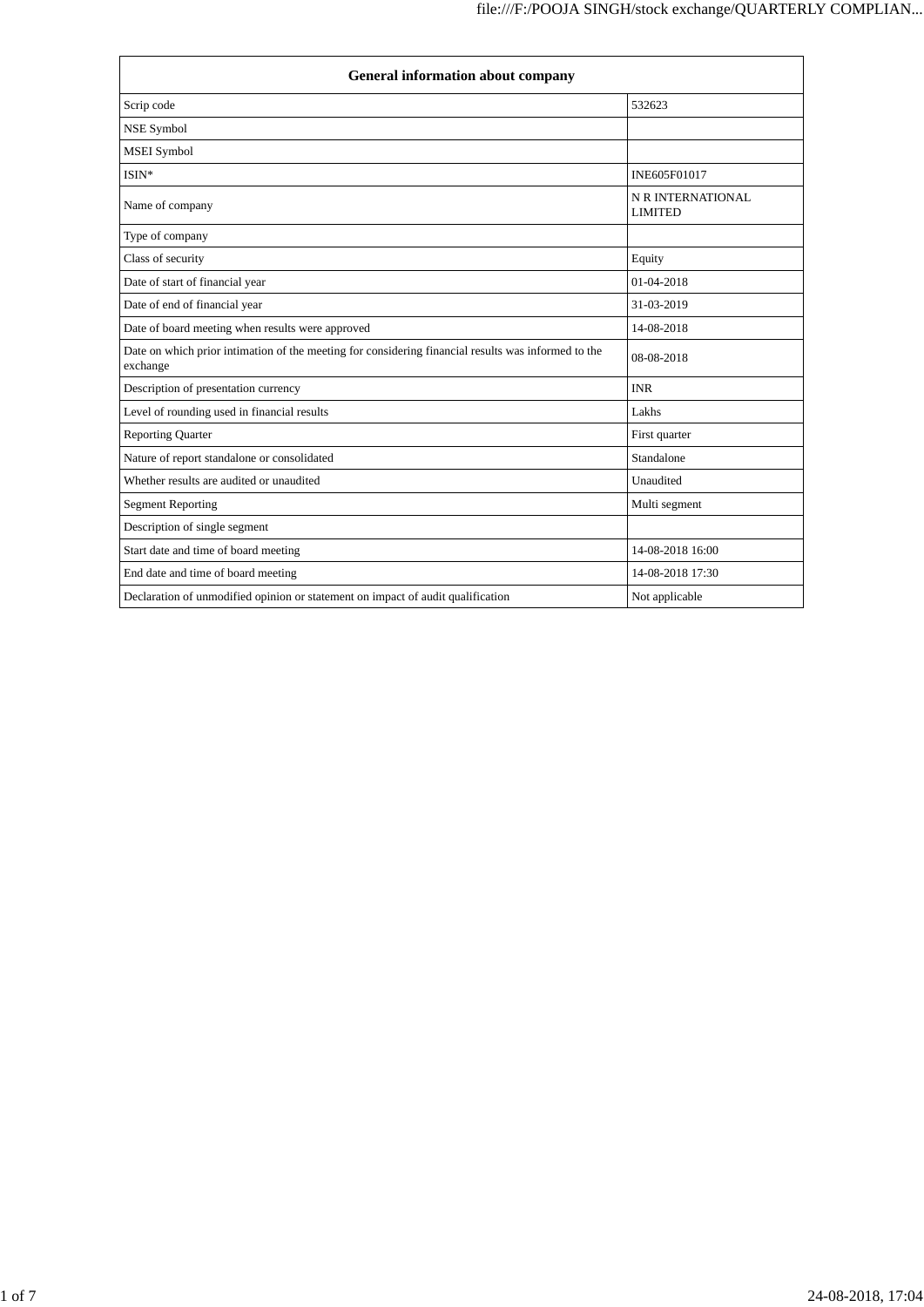| <b>Financial Results - Ind-AS</b> |                                                                                                                                                                                               |                                           |                                                               |
|-----------------------------------|-----------------------------------------------------------------------------------------------------------------------------------------------------------------------------------------------|-------------------------------------------|---------------------------------------------------------------|
| <b>Particulars</b>                |                                                                                                                                                                                               | 3 months/ 6 months ended (dd-<br>mm-yyyy) | Year to date figures for current period<br>ended (dd-mm-yyyy) |
| A                                 | Date of start of reporting period                                                                                                                                                             | 01-04-2018                                | 01-04-2018                                                    |
| B                                 | Date of end of reporting period                                                                                                                                                               | 30-06-2018                                | 30-06-2018                                                    |
| $\mathsf{C}$                      | Whether results are audited or unaudited                                                                                                                                                      | Unaudited                                 | Unaudited                                                     |
| D                                 | Nature of report standalone or consolidated                                                                                                                                                   | Standalone                                | Standalone                                                    |
| Part<br>$\mathbf I$               | Blue color marked fields are non-mandatory. For Consolidated Results, if the company has no figures for 3 months / 6<br>months ended, in such case zero shall be inserted in the said column. |                                           |                                                               |
| 1                                 | <b>Income</b>                                                                                                                                                                                 |                                           |                                                               |
|                                   | Revenue from operations                                                                                                                                                                       | $\mathbf{0}$                              | $\mathbf{0}$                                                  |
|                                   | Other income                                                                                                                                                                                  | 1.06                                      | 1.06                                                          |
|                                   | <b>Total income</b>                                                                                                                                                                           | 1.06                                      | 1.06                                                          |
| $\overline{2}$                    | <b>Expenses</b>                                                                                                                                                                               |                                           |                                                               |
| (a)                               | Cost of materials consumed                                                                                                                                                                    | $\boldsymbol{0}$                          | $\mathbf{0}$                                                  |
| (b)                               | Purchases of stock-in-trade                                                                                                                                                                   | $\mathbf{0}$                              | $\mathbf{0}$                                                  |
| (c)                               | Changes in inventories of finished goods, work-in-<br>progress and stock-in-trade                                                                                                             | $\Omega$                                  | $\overline{0}$                                                |
| (d)                               | Employee benefit expense                                                                                                                                                                      | 1.18                                      | 1.18                                                          |
| (e)                               | Finance costs                                                                                                                                                                                 | 0.01                                      | 0.01                                                          |
| (f)                               | Depreciation, depletion and amortisation expense                                                                                                                                              | 1.5                                       | 1.5                                                           |
| (f)                               | <b>Other Expenses</b>                                                                                                                                                                         |                                           |                                                               |
| $\mathbf{1}$                      | <b>OTHER EXPENSES</b>                                                                                                                                                                         | 8.11                                      | 8.11                                                          |
| 10                                |                                                                                                                                                                                               |                                           |                                                               |
|                                   | <b>Total other expenses</b>                                                                                                                                                                   | 8.11                                      | 8.11                                                          |
|                                   | <b>Total expenses</b>                                                                                                                                                                         | 10.8                                      | 10.8                                                          |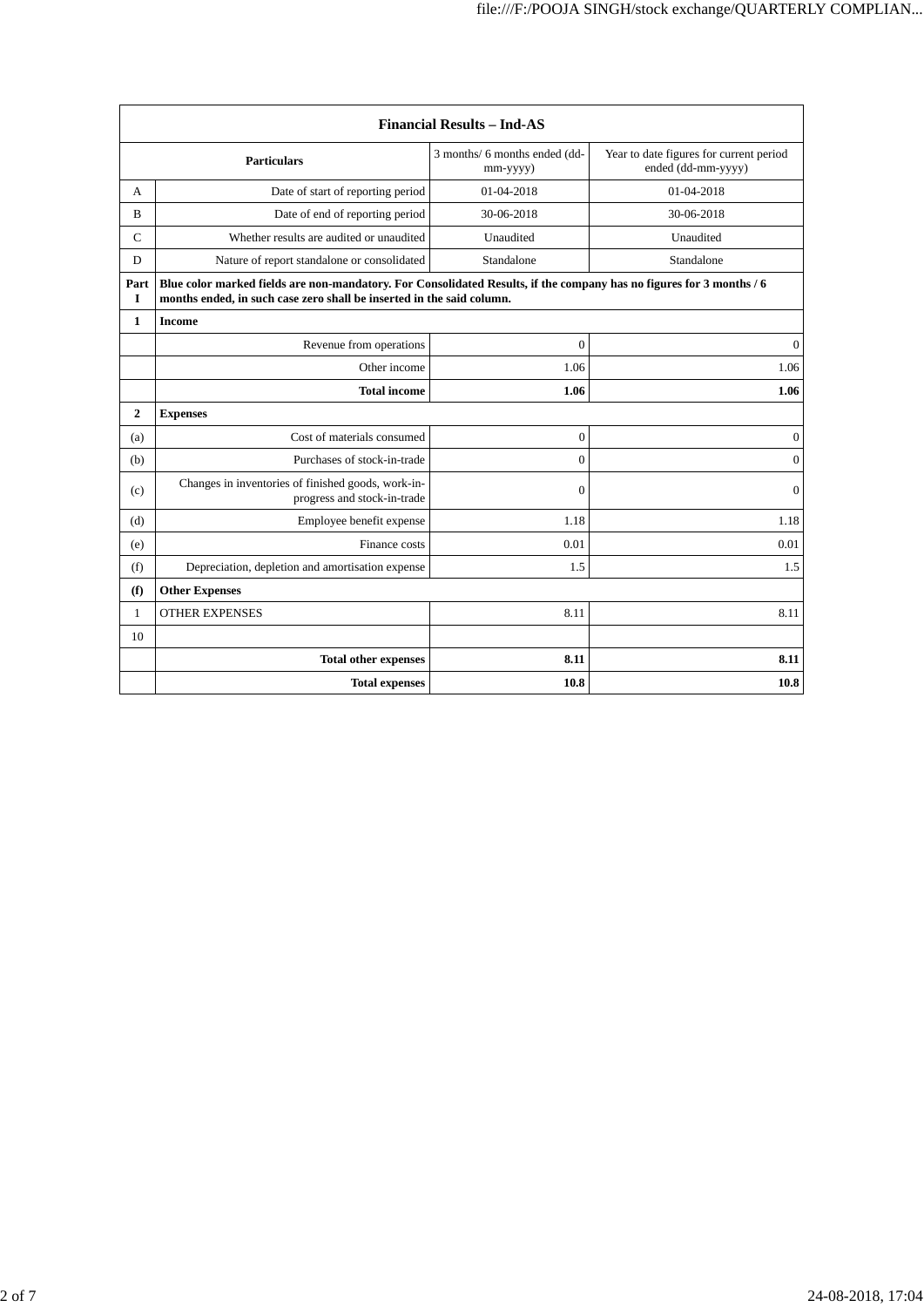| <b>Financial Results - Ind-AS</b>                              |                                                                                                                                                                                               |                                          |                                                               |  |
|----------------------------------------------------------------|-----------------------------------------------------------------------------------------------------------------------------------------------------------------------------------------------|------------------------------------------|---------------------------------------------------------------|--|
|                                                                | <b>Particulars</b>                                                                                                                                                                            | 3 months/ 6 months ended<br>(dd-mm-yyyy) | Year to date figures for current<br>period ended (dd-mm-yyyy) |  |
| A                                                              | Date of start of reporting period                                                                                                                                                             | 01-04-2018                               | 01-04-2018                                                    |  |
| B                                                              | Date of end of reporting period                                                                                                                                                               | 30-06-2018                               | 30-06-2018                                                    |  |
| $\mathcal{C}$                                                  | Whether results are audited or unaudited                                                                                                                                                      |                                          | Unaudited                                                     |  |
| Standalone<br>D<br>Nature of report standalone or consolidated |                                                                                                                                                                                               | Standalone                               |                                                               |  |
| Part<br>$\mathbf{I}$                                           | Blue color marked fields are non-mandatory. For Consolidated Results, if the company has no figures for 3 months / 6<br>months ended, in such case zero shall be inserted in the said column. |                                          |                                                               |  |
| 3                                                              | Total profit before exceptional items and tax                                                                                                                                                 | $-9.74$                                  | $-9.74$                                                       |  |
| 4<br>Exceptional items<br>$\mathbf{0}$                         |                                                                                                                                                                                               | $\Omega$                                 |                                                               |  |
| 5                                                              | Total profit before tax<br>$-9.74$                                                                                                                                                            |                                          | $-9.74$                                                       |  |
| 7                                                              | <b>Tax expense</b>                                                                                                                                                                            |                                          |                                                               |  |
| 8                                                              | Current tax                                                                                                                                                                                   |                                          | $\overline{0}$                                                |  |
| 9                                                              | Deferred tax                                                                                                                                                                                  | $\Omega$                                 | $\Omega$                                                      |  |
| 10                                                             | $\mathbf{0}$<br><b>Total tax expenses</b>                                                                                                                                                     |                                          | $\mathbf{0}$                                                  |  |
| 11                                                             | Net movement in regulatory deferral account balances related to<br>profit or loss and the related deferred tax movement                                                                       | $\mathbf{0}$                             | $\mathbf{0}$                                                  |  |
| 14                                                             | Net Profit Loss for the period from continuing operations                                                                                                                                     | $-9.74$                                  | $-9.74$                                                       |  |
| 15                                                             | Profit (loss) from discontinued operations before tax<br>0                                                                                                                                    |                                          | $\mathbf{0}$                                                  |  |
| 16                                                             | Tax expense of discontinued operations<br>$\boldsymbol{0}$                                                                                                                                    |                                          | $\overline{0}$                                                |  |
| 17                                                             | Net profit (loss) from discontinued operation after tax                                                                                                                                       | $\theta$<br>$\mathbf{0}$                 |                                                               |  |
| 19                                                             | Share of profit (loss) of associates and joint ventures accounted<br>for using equity method                                                                                                  | $\mathbf{0}$                             | $\mathbf{0}$                                                  |  |
| 21                                                             | $-9.74$<br>Total profit (loss) for period                                                                                                                                                     |                                          |                                                               |  |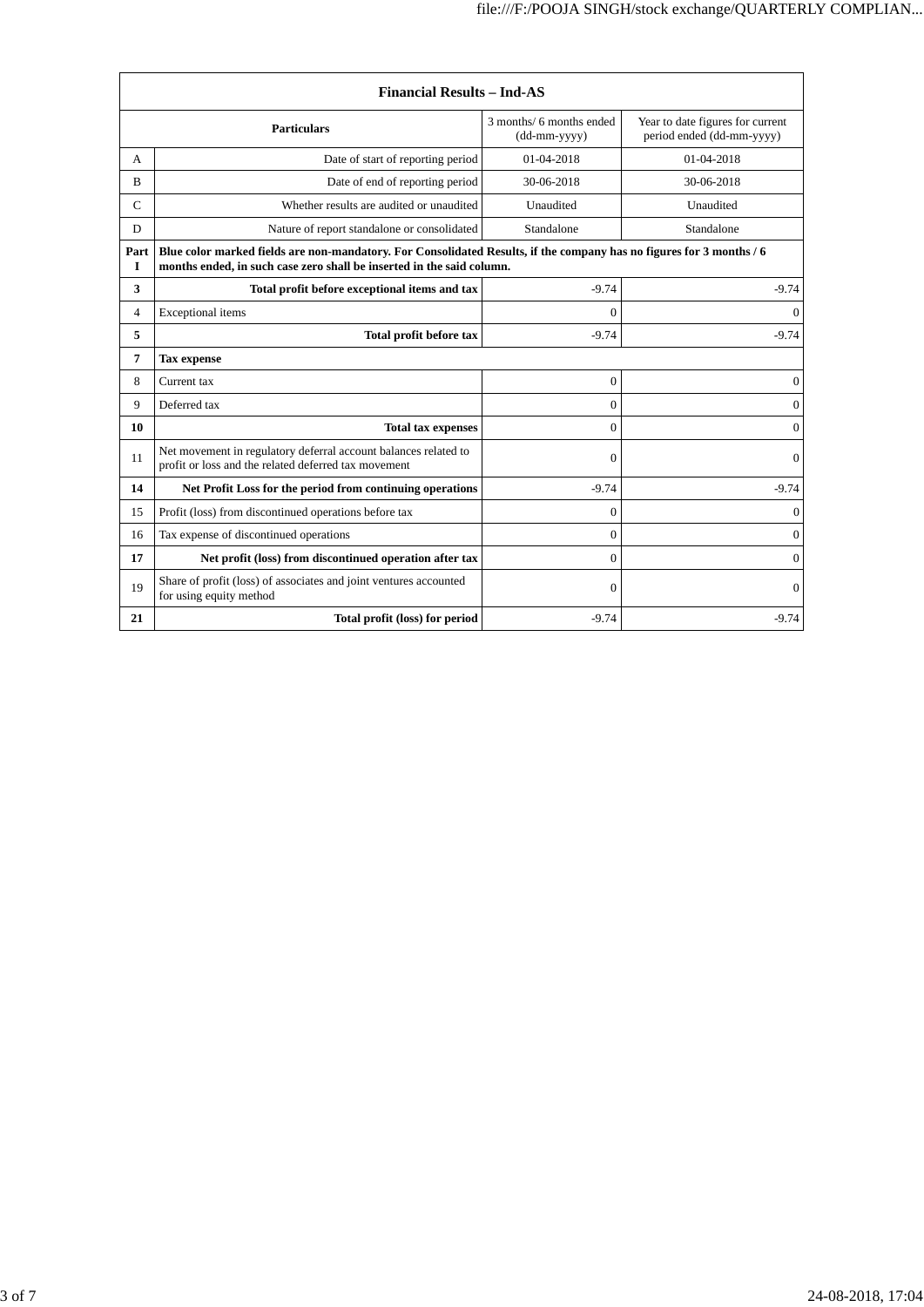| <b>Financial Results - Ind-AS</b> |                                                                                 |                                          |                                                                 |
|-----------------------------------|---------------------------------------------------------------------------------|------------------------------------------|-----------------------------------------------------------------|
|                                   | <b>Particulars</b>                                                              | 3 months/ 6 month ended (dd-<br>mm-yyyy) | Year to date figures for current period ended<br>$(dd-mm-yyyy)$ |
| А                                 | Date of start of reporting period                                               | $01-04-2018$                             | $01-04-2018$                                                    |
| B                                 | Date of end of reporting period                                                 | 30-06-2018                               | 30-06-2018                                                      |
| Ċ                                 | Whether results are audited or unaudited                                        | Unaudited                                | Unaudited                                                       |
| D                                 | Nature of report standalone or consolidated                                     | Standalone                               | Standalone                                                      |
|                                   | Other comprehensive income [Abstract]                                           |                                          |                                                                 |
|                                   | Amount of items that will not be reclassified to profit and loss                |                                          |                                                                 |
|                                   | Total Amount of items that will not be reclassified to<br>profit and loss       |                                          |                                                                 |
| $\mathbf{2}$                      | Income tax relating to items that will not be<br>reclassified to profit or loss | $\Omega$                                 | $\Omega$                                                        |
| 3                                 | Amount of items that will be reclassified to profit and loss                    |                                          |                                                                 |
|                                   | Total Amount of items that will be reclassified to<br>profit and loss           |                                          |                                                                 |
| $\overline{\mathbf{4}}$           | Income tax relating to items that will be reclassified<br>to profit or loss     | $\Omega$                                 | $\Omega$                                                        |
| 5                                 | <b>Total Other comprehensive income</b>                                         | $\mathbf{0}$                             | $\overline{0}$                                                  |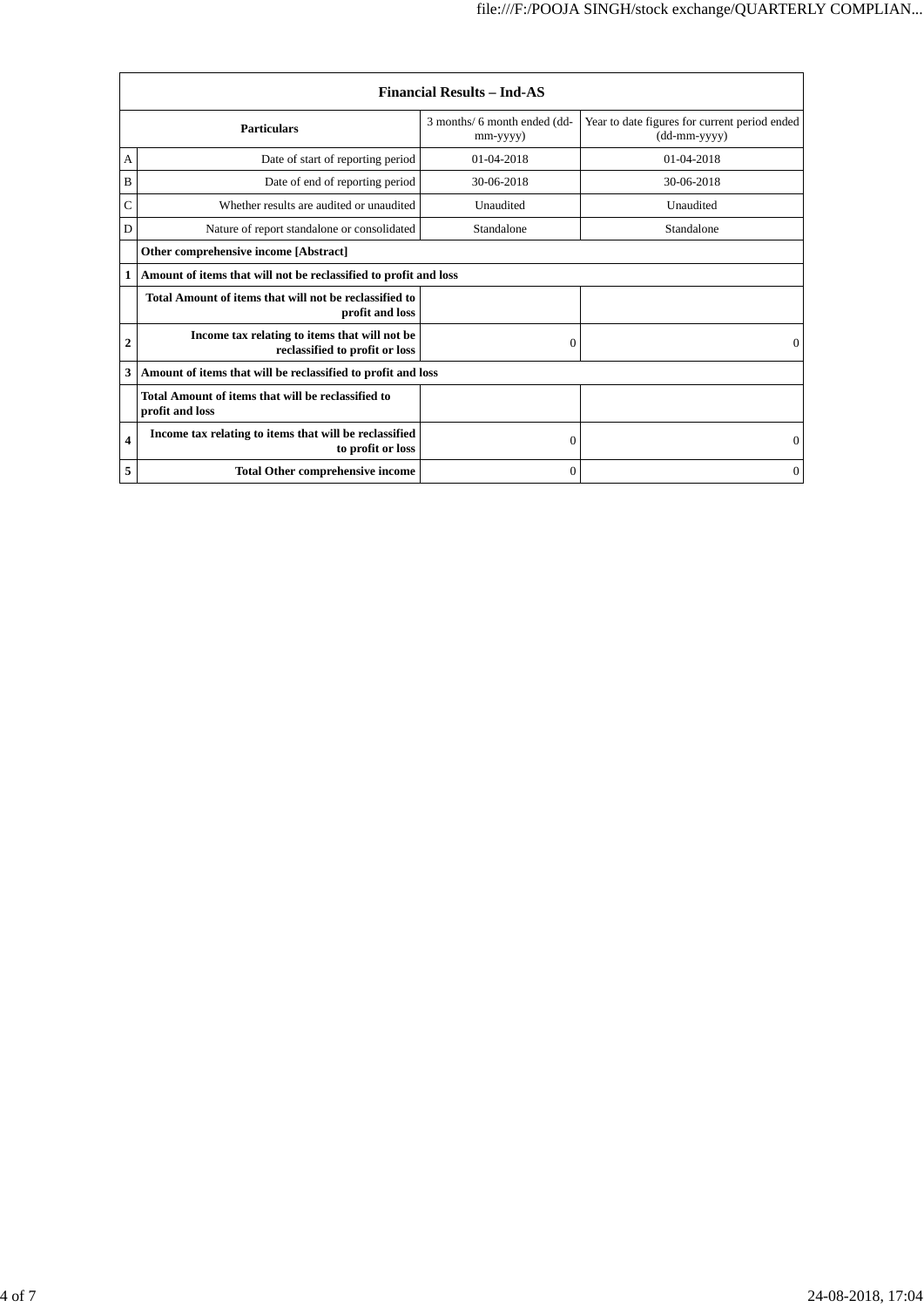| <b>Financial Results - Ind-AS</b> |                                                                                                                                                                                               |                                          |                                                               |
|-----------------------------------|-----------------------------------------------------------------------------------------------------------------------------------------------------------------------------------------------|------------------------------------------|---------------------------------------------------------------|
|                                   | <b>Particulars</b>                                                                                                                                                                            | 3 months/ 6 months ended<br>(dd-mm-yyyy) | Year to date figures for current period<br>ended (dd-mm-yyyy) |
| А                                 | Date of start of reporting period                                                                                                                                                             | 01-04-2018                               | 01-04-2018                                                    |
| B                                 | Date of end of reporting period                                                                                                                                                               | 30-06-2018                               | 30-06-2018                                                    |
| C                                 | Whether results are audited or unaudited                                                                                                                                                      | Unaudited                                | Unaudited                                                     |
| D                                 | Nature of report standalone or consolidated                                                                                                                                                   | Standalone                               | Standalone                                                    |
| Part<br>1                         | Blue color marked fields are non-mandatory. For Consolidated Results, if the company has no figures for 3 months / 6<br>months ended, in such case zero shall be inserted in the said column. |                                          |                                                               |
| 23                                | <b>Total Comprehensive Income for the period</b>                                                                                                                                              | $-9.74$                                  | $-9.74$                                                       |
| 24                                | Total profit or loss, attributable to                                                                                                                                                         |                                          |                                                               |
|                                   | Profit or loss, attributable to owners of parent                                                                                                                                              |                                          |                                                               |
|                                   | Total profit or loss, attributable to non-controlling interests                                                                                                                               |                                          |                                                               |
| 25                                | Total Comprehensive income for the period attributable to                                                                                                                                     |                                          |                                                               |
|                                   | Comprehensive income for the period attributable to owners<br>of parent                                                                                                                       | $\mathbf{0}$                             | $\mathbf{0}$                                                  |
|                                   | Total comprehensive income for the period attributable to<br>owners of parent non-controlling interests                                                                                       | $\mathbf{0}$                             | $\boldsymbol{0}$                                              |
| 26                                | Details of equity share capital                                                                                                                                                               |                                          |                                                               |
|                                   | Paid-up equity share capital                                                                                                                                                                  | 1067.44                                  | 1067.44                                                       |
|                                   | Face value of equity share capital                                                                                                                                                            | 10                                       | 10                                                            |
| 27                                | <b>Details of debt securities</b>                                                                                                                                                             |                                          |                                                               |
| 28                                | Reserves excluding revaluation reserve                                                                                                                                                        |                                          |                                                               |
| 29                                | Earnings per share                                                                                                                                                                            |                                          |                                                               |
| i                                 | Earnings per equity share for continuing operations                                                                                                                                           |                                          |                                                               |
|                                   | Basic earnings (loss) per share from continuing operations                                                                                                                                    | $\boldsymbol{0}$                         | 0                                                             |
|                                   | Diluted earnings (loss) per share from continuing operations                                                                                                                                  | $\mathbf{0}$                             | $\boldsymbol{0}$                                              |
| ii                                | Earnings per equity share for discontinued operations                                                                                                                                         |                                          |                                                               |
|                                   | Basic earnings (loss) per share from discontinued operations                                                                                                                                  | $\boldsymbol{0}$                         | $\boldsymbol{0}$                                              |
|                                   | Diluted earnings (loss) per share from discontinued operations                                                                                                                                | $\mathbf{0}$                             | $\boldsymbol{0}$                                              |
| ii                                | Earnings per equity share                                                                                                                                                                     |                                          |                                                               |
|                                   | Basic earnings (loss) per share from continuing and<br>discontinued operations                                                                                                                | $\boldsymbol{0}$                         | $\boldsymbol{0}$                                              |
|                                   | Diluted earnings (loss) per share from continuing and<br>discontinued operations                                                                                                              | $\boldsymbol{0}$                         | $\boldsymbol{0}$                                              |
| 30                                | Debt equity ratio                                                                                                                                                                             |                                          |                                                               |
| 31                                | Debt service coverage ratio                                                                                                                                                                   |                                          |                                                               |
| 32                                | Interest service coverage ratio                                                                                                                                                               |                                          |                                                               |
| 33                                | Disclosure of notes on financial results                                                                                                                                                      |                                          |                                                               |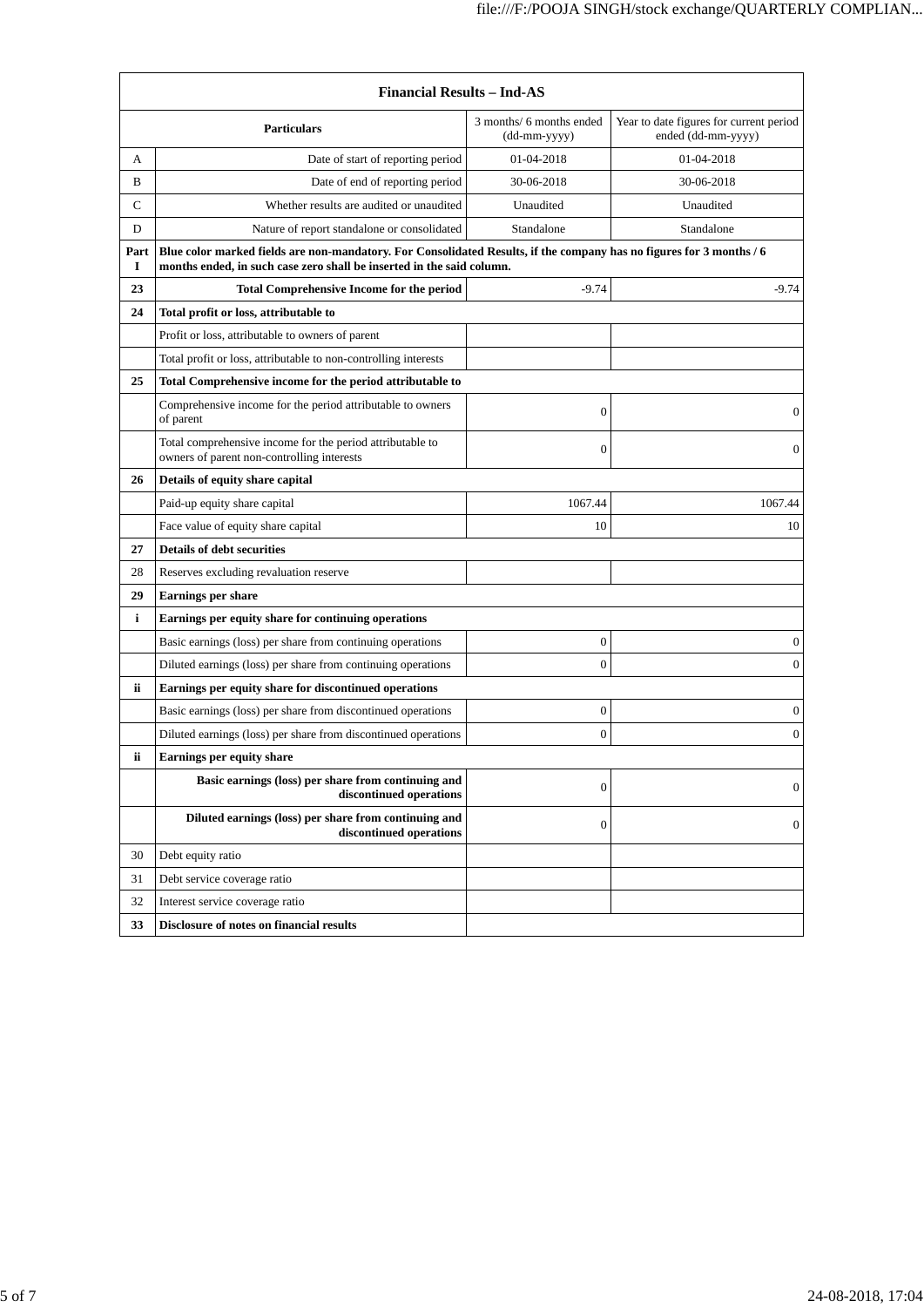| Format for Reporting Segmenet wise Revenue, Results and Capital Employed along with the company results |                                                                        |                                          |                                                               |
|---------------------------------------------------------------------------------------------------------|------------------------------------------------------------------------|------------------------------------------|---------------------------------------------------------------|
|                                                                                                         | <b>Particulars</b>                                                     | 3 months/ 6 month ended (dd-<br>mm-yyyy) | Year to date figures for current period ended<br>(dd-mm-yyyy) |
|                                                                                                         | Date of start of reporting period                                      | 01-04-2018                               | 01-04-2018                                                    |
|                                                                                                         | Date of end of reporting period                                        | 30-06-2018                               | 30-06-2018                                                    |
|                                                                                                         | Whether accounts are audited or unaudited                              | Unaudited                                | Unaudited                                                     |
|                                                                                                         | Nature of report standalone or consolidated                            | Standalone                               | Standalone                                                    |
| $\mathbf{1}$                                                                                            | <b>Segment Revenue (Income)</b>                                        |                                          |                                                               |
|                                                                                                         | (net sale/income from each segment should be disclosed)                |                                          |                                                               |
| 1                                                                                                       | HANDLING AND TRANSPOTATION                                             | $\boldsymbol{0}$                         | $\boldsymbol{0}$                                              |
| $\overline{c}$                                                                                          | <b>COAL AND COKE</b>                                                   | $\mathbf{0}$                             | $\boldsymbol{0}$                                              |
| 3                                                                                                       | <b>OTHER</b>                                                           | 1.06                                     | 1.06                                                          |
|                                                                                                         | <b>Total Segment Revenue</b>                                           | 1.06                                     | 1.06                                                          |
|                                                                                                         | Less: Inter segment revenue                                            | $\boldsymbol{0}$                         | $\mathbf{0}$                                                  |
|                                                                                                         | <b>Revenue from operations</b>                                         | 1.06                                     | 1.06                                                          |
| 2                                                                                                       | <b>Segment Result</b>                                                  |                                          |                                                               |
|                                                                                                         | Profit $(+)$ / Loss $(-)$ before tax and interest from each segment    |                                          |                                                               |
| 1                                                                                                       | HANDLING AND TRANSPOTATION                                             | $-10.79$                                 | $-10.79$                                                      |
| $\overline{\mathbf{c}}$                                                                                 | <b>COAL AND COKE</b>                                                   | $\mathbf{0}$                             | $\theta$                                                      |
| 3                                                                                                       | <b>OTHER</b>                                                           | 1.06                                     | 1.06                                                          |
|                                                                                                         | <b>Total Profit before tax</b>                                         | $-9.73$                                  | $-9.73$                                                       |
|                                                                                                         | i. Finance cost                                                        | 0.01                                     | 0.01                                                          |
|                                                                                                         | ii. Other Unallocable Expenditure net off<br><b>Unallocable income</b> | $\overline{0}$                           | $\boldsymbol{0}$                                              |
|                                                                                                         | Profit before tax                                                      | $-9.74$                                  | $-9.74$                                                       |
| 3                                                                                                       | (Segment Asset - Segment Liabilities)                                  |                                          |                                                               |
|                                                                                                         | <b>Segment Asset</b>                                                   |                                          |                                                               |
| 1                                                                                                       | HANDLING AND TRANSPOTATION                                             | 736.93                                   | 736.93                                                        |
| $\overline{c}$                                                                                          | <b>COAL AND COKE</b>                                                   | 160                                      | 160                                                           |
| 3                                                                                                       | <b>OTHER</b>                                                           | 1457.95                                  | 1457.95                                                       |
|                                                                                                         | <b>Total Segment Asset</b>                                             | 2354.88                                  | 2354.88                                                       |
|                                                                                                         | <b>Un-allocable Assets</b>                                             | $\mathbf{0}$                             | $\mathbf{0}$                                                  |
|                                                                                                         | <b>Net Segment Asset</b>                                               | 2354.88                                  | 2354.88                                                       |
| 4                                                                                                       | <b>Segment Liabilities</b>                                             |                                          |                                                               |
|                                                                                                         | <b>Segment Liabilities</b>                                             |                                          |                                                               |
| 1                                                                                                       | HANDLING AND TRANSPOTATION                                             | 27.08                                    | 27.08                                                         |
| $\overline{c}$                                                                                          | <b>COAL AND COKE</b>                                                   | $\boldsymbol{0}$                         | $\bf{0}$                                                      |
| 3                                                                                                       | <b>OTHER</b>                                                           | $\boldsymbol{0}$                         | $\mathbf{0}$                                                  |
|                                                                                                         | <b>Total Segment Liabilities</b>                                       | 27.08                                    | 27.08                                                         |
|                                                                                                         | <b>Un-allocable Liabilities</b>                                        | $\boldsymbol{0}$                         | $\mathbf{0}$                                                  |
|                                                                                                         | <b>Net Segment Liabilities</b>                                         | 27.08                                    | 27.08                                                         |
|                                                                                                         | Disclosure of notes on segments                                        |                                          |                                                               |